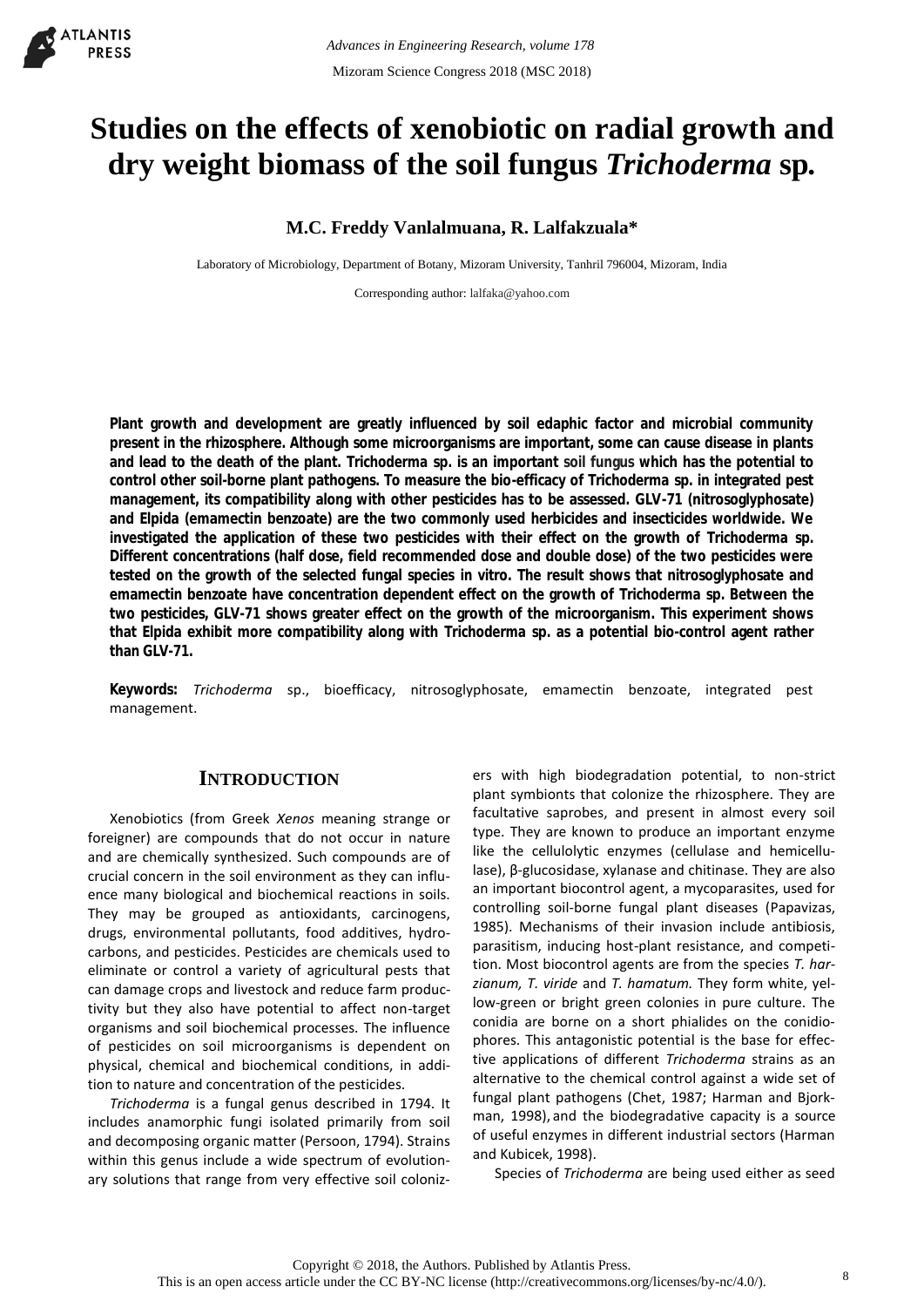

treatment or soil application. In both the cases, the antagonist has been continuously exposed to different insecticides applied to the field either in soil or as foliar sprays. Insecticides sprayed aerially reaches the soil by means of air currents or are washed off the plant surface due to rain and is likely to influence the efficacy of native or applied biocontrol agents like *Trichoderma*. Hence, it is necessary to assess *Trichoderma* compatibility to insecticides in order to use in the integrated disease management systems.

# **MATERIALS AND METHODS**

The experiment is designed to show the effect of two pesticides which are commonly employed in Mizoram, *viz.* Elpida (emamectin benzoate) and GLV-71 (glyphosate), on *Trichoderma* sp. Three different concentrations of the pesticide, *viz.* field recommended dose, half dose and double dose, are prepared for this experiment. *Trichoderma* sp. is isolated from forest soil by serial dilution method which is cultured on Rose Bengal agar medium and Czapek Dox medium. Czapek Dox medium is used for stock solution.

Inhibition percentage of radial growth was measured based on control plate colony diameter using the formula (Waksman *et al*., 1992):

Mycelial growth inhibition (%) =  $\frac{A-X}{Y} \times 100$ 

Where,

X = growth of mycelial colony in control set after incubation period subtracting the diameter of inoculum disc.

 $A =$  growth of mycelial colony in treatment set after incubation period subtracting the diameter of inoculum disc. The average diameter of the fungal colonies was measured on the  $3^{rd}$ ,  $4^{th}$ , and  $5^{th}$  day of incubation and percentage of mycelial growth inhibition was calculated.

Study was carried out by poisoned food technique using different concentrations of pesticides against *Trichoderma* (Jaworski, 1972)*.* The field recommended doses of GLV-71 and Elpida are 0.437 g/100 ml distilled  $H<sub>2</sub>O$  and 0.050 g/100 ml distilled  $H<sub>2</sub>O$ , respectively. By using these, half and double dose of both the pesticides are also prepared and desired volume are added to solid and liquid cultures of *Trichoderma*.

#### *Enumeration of fungal population*

Serial dilution and plating method (Waksman *et al.*, 1992) was used for the isolation of fungal populations. 10 g of soil sample was added to 100 ml distilled water in a 100 ml conical flask to give 1:10 dilution. The flask was swirled for 15 minutes to get a homogenous solution. Then, 10 ml aliquot solution was transferred to another conical flask with 90 ml of distilled water to get 1:100 dilutions. Finally, 10 ml of this solution was again added to 90 ml distilled water in another flask to get 1:1000 dilutions.

Serial dilution technique: 10 g of soil + 100 ml  $H<sub>2</sub>O$  (1:10) 10 ml of above solution + 90 ml  $H<sub>2</sub>O$  (1:100)

10 ml of above solution + 90 ml  $H<sub>2</sub>O$  (1:1000)

Rose Bengal agar medium (Martin, 1950) was used for the culture medium. Fungi were inoculated into the growth medium by adding 1ml of the aqueous solution (1:1000) to a plate containing the culture medium. The plates are gently rotated and the inoculums dispersed with a spreader during the addition of the aqueous solution. The plates were incubated for 7 days at 25±1°C in a BOD incubator.

#### *Isolation and identification of the fungal species*

The required fungal species was isolated and identified with the help of compound microscope. A thin thread of mycelia was taken out with the help of needle or pin from the mixed colony of the culture medium and it was then kept on a glass slide. The specimen is stained with cotton blue stain and it was then covered with a cover slip. The slide was then observed under compound microscope. The required fungal species *Trichoderma* sp*.*  was identified and prepared for its pure culture. A portion of the colony was transferred to Czapek Dox agar medium for pure culture. After few days, the mycelium from the pure culture colony was transferred to Czapek Dox broth medium for stock culture, which was incubated for several days. *Trichoderma sp.* from this stock culture was used for further experiment.

#### *Preparation of different solution of pesticides*

Three different solutions of the pesticides are prepared by using the recommended rate as per labeled on the package. Based on this field recommended dose, a double and half dose of the pesticides are also prepared.

| GLV-71                                                  |                                              |
|---------------------------------------------------------|----------------------------------------------|
| Half                                                    | $-0.218$ g/100 ml distilled H <sub>2</sub> O |
| Recommended - 0.437 g/100 ml distilled H <sub>2</sub> O |                                              |
| Double                                                  | $-0.875$ g/100 ml distilled H <sub>2</sub> O |
| Elpida                                                  |                                              |
| Half                                                    | $-0.025$ g/100 ml distilled H <sub>2</sub> O |
| Recommended - 0.050 $g/100$ ml distilled $H2O$          |                                              |
| Double                                                  | $-0.100$ g/100 ml distilled H <sub>2</sub> O |

#### *Treatment of solid medium with pesticides*

The above calculated weights of different doses of the pesticides were added to 100 ml of Czapek Dox Agar medium in six different conical flasks before it is autoclaved. The medium was then poured into Petri-plates, maintaining three replicates. Medium without pesticides treatment was also prepared for control. After the medium gets solidified, three holes are made in each plate using a cork borer. Inoculum from the stock *Trichoderma*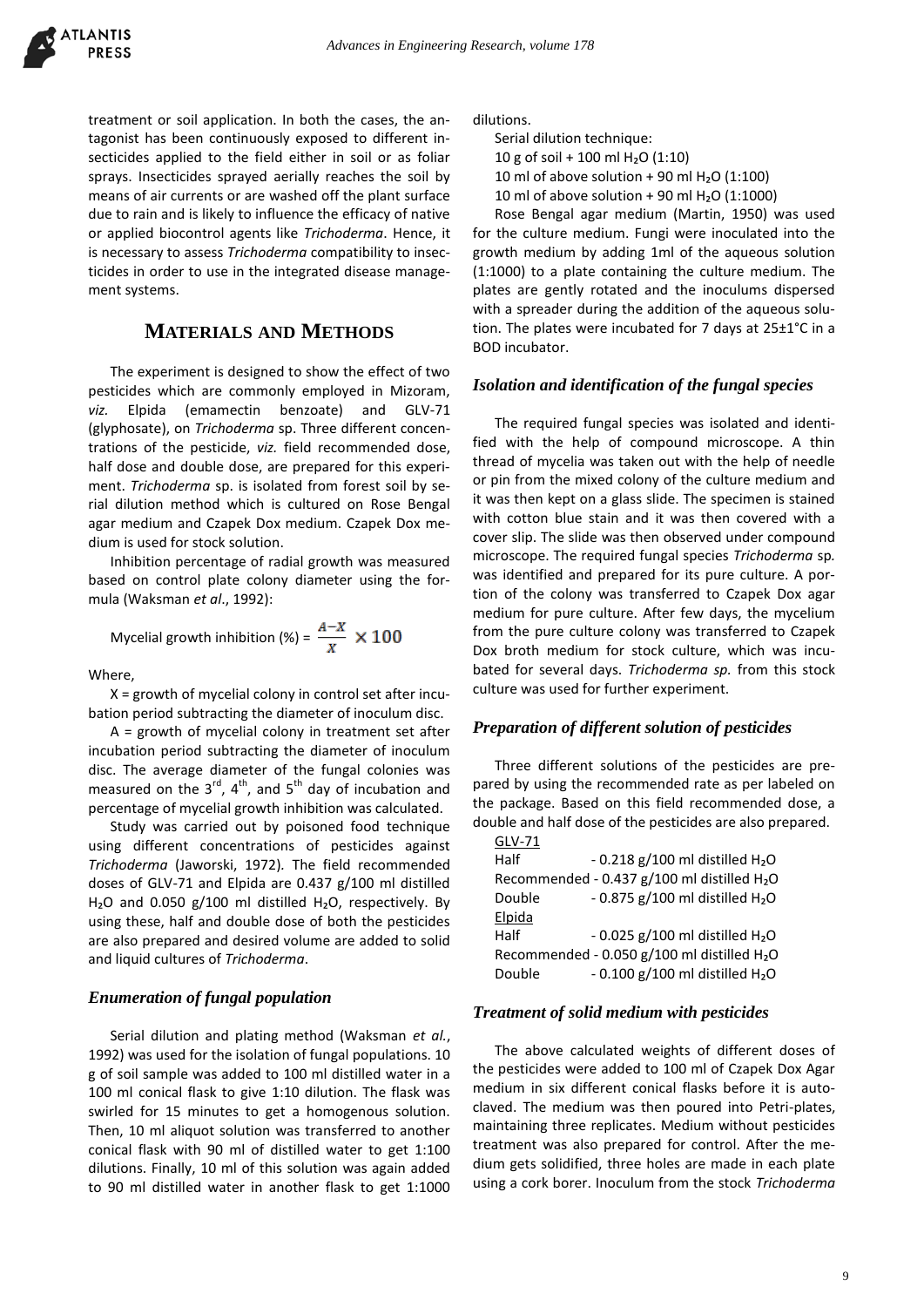

culture is then added to the medium inside the holes with a volume of 0.4ml. The plates are then incubated for in an incubator at 25±1°C. These will be used for the determination of the growth rate by measuring the size of diameter of the colony. The radial growth of *Tricho*derma was measured on the 3<sup>rd</sup>, 4<sup>th</sup> and 5<sup>th</sup> day from incubation. The radial growth is measured by the total diameter minus the diameter of the cork borer.

R = 2− 1 Where, d2 = diameter of colony d1 = diameter of cork borer.

#### *Treatment of broth medium with pesticides*

The above calculated weights of different doses of the pesticides are added to 100 ml of Czapek Dox Broth medium in six different conical flasks before it is autoclaved. The medium is then poured into test tubes, 15 ml each, maintaining three replicates for each dose. Medium without pesticides treatment are also prepared for control. Inoculums from the stock *Trichoderma* culture is then added to the test tubes with a volume of 1ml each. The test tubes are then incubated for 7 days in an incubator at 25±1°C. These will be used for the determination of the growth by measuring the dry weight of the biomass. After 7 days, the biomass was filtered through Whatman filter paper no. 1. The initial weight and the final weight of the filter were compared.

Dry weight biomass is calculated by using the formula:

Dry weight  $(gm) = W2-W1$ Where, W2 = final weight of filter paper W1 = initial weight of filter paper

## **RESULTS**

### *Effect of pesticides on the radial growth of* **Trichoderma**

The radial growth of *Trichoderma* from four different plates treated with different dose of the pesticides (control, half, recommended and double) were recorded on the  $3^{rd}$ ,  $4^{th}$  and  $5^{th}$  day from inoculation. Both the pesticides amended medium show inhibitory effect on the radial growth. GLV 71 showed more inhibitory effect on the radial growth than ELPIDA. The area of inhibition increased with the increase in the concentration of the pesticides. Maximum size of colony is found in control plate with 4.22  $\pm$  0.061 cm after 3 days, 8.07  $\pm$  0.130 cm after 4 days and  $12.97 \pm 0.063$  cm after 5 days of incubation. Among the plate treated with GLV-71 - 80.52%, 95.78% and 100% inhibition are shown in half, recommended and double dose plate respectively after 3 days of incubation; 75.24%, 88.72% and 97.38% inhibition in half, recommended and double dosages after 4 days; 70.53%, 82.95% and 93.23% inhibition in half, recommended and double plate after 5 days. Among the plate treated with ELPIDA – 54.99%, 74.1%, 84.21% inhibition in half, recommended, double plates after 3 days; 62.44%, 68.22%, 80.05% inhibition in half, recommended, double after 4 days; 66.34%, 71.56%, 77.38% inhibition in half, recommended, double dose after 5 days of incubation. The one-way ANOVA result shows a significant variation in the different size of the colony as shown in Figures 1 & 2.

## *Effect of pesticides on the dry weight biomass of*  **Trichoderma** *sp.*

Mycelium dry weight of *Trichoderma* sp. was measured from four different treatments, *viz*. control, half, recommended and double dose of GLV-71 and Elpida respectively. Control culture has maximum dry weight of 0.388 ± 0.016 g after 3 days of incubation. Among the cultures treated with GLV-71, dry weight of  $0.182 \pm 0.019$ g is found in culture mixed with half dose, 0.100±0.023 g in culture mixed with recommended dose and 0.040 ± 0.019 g in culture with double dose. In cultures treated with Elpida, dry weight of  $0.205 \pm 0.027$  g is found in culture mixed with half dose,  $0.138 \pm 0.007$  g in culture treated with recommended dose and  $0.059 \pm 0.030$  g in culture treated with double dose. The one-way ANOVA results show a significant variation in the different size of the colony as shown in Figure 3.

## **DISCUSSION**

The influence of pesticides on soil microorganisms is dependent on physical, chemical and biochemical conditions, in addition to nature and concentration of the pesticides. The use of pesticides on agricultural field has also shown effect on non-target microorganisms. Such microorganisms are of great importance for the plants in many ways. Many pesticides have been used to study their effect on the population of soil micro biota.

In this experiment, two pesticides GLV-71 (herbicide) and Elpida (insecticide) were used to study their effect on *Trichoderma* sp. The present study reveals that these pesticides affect the growth rate of *Trichoderma* sp. and reduce production of spores with the increasing concentration of the pesticides.

Glyphosate is the active ingredient of several broadspectrum commercial herbicides, which are translocated from leaves to roots and act by blocking the shikimic acid pathway in plants (Johal and Rahe, 1984; Steinruncken and Amrhein, 1980; Boocock and Coggins, 1983). Unlike the effect of herbicides on plants, very little is known about the mode of action of glyphosate on fungi. Glyphosate blocks the shikimic acid pathway in *Neurospora crassa* and presumable, could have the same effect in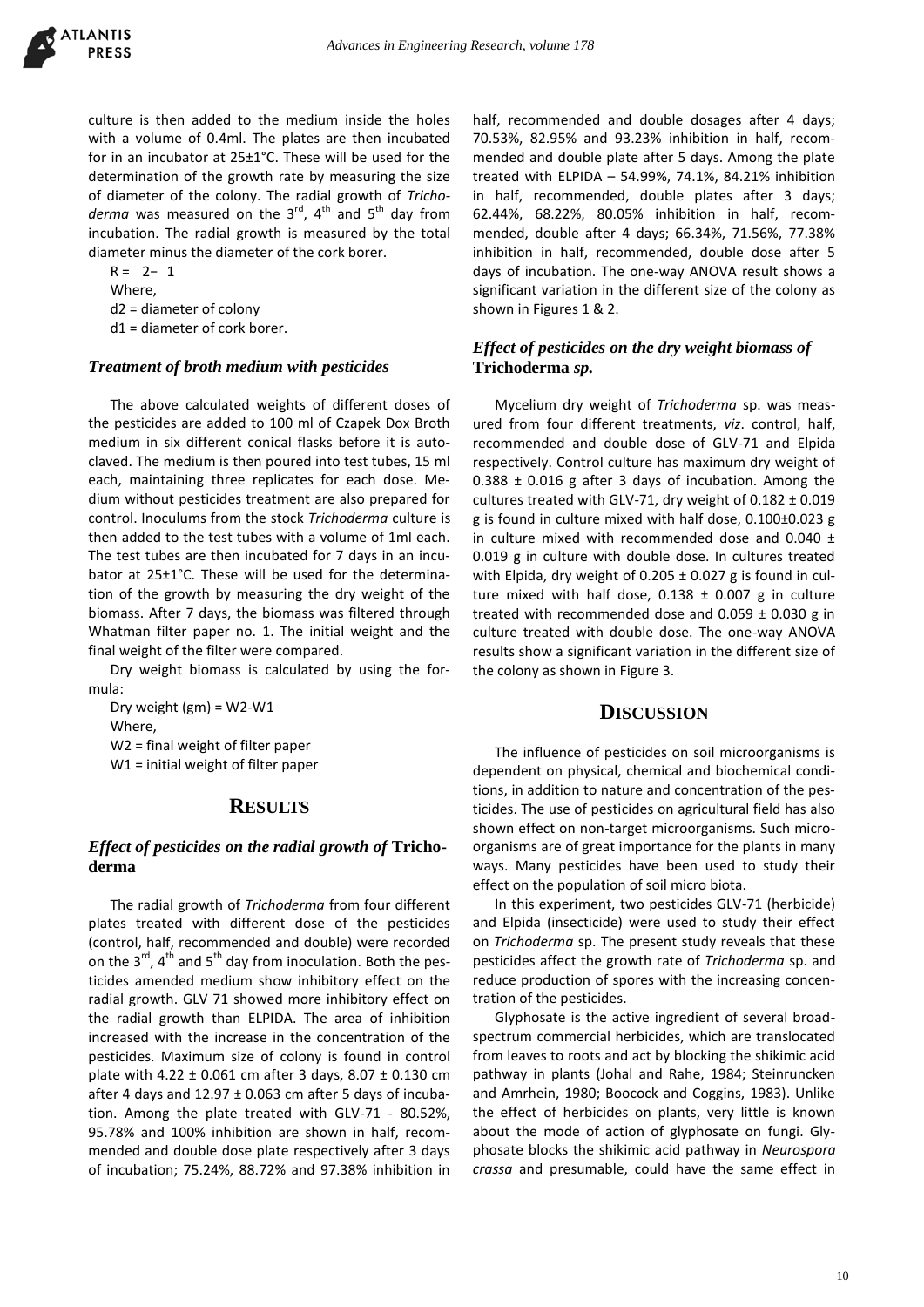





**Figure 2:** Effect of Elpida on radial growth of *Trichoderma* sp.







other fungal species (Ranganathswamy *et al.*, 2011).

Observations made on the radial growth of *Trichoderma* sp. indicated significant variation in the sensitivity of *Trichoderma* sp*.* isolate to pesticides or toxicity of pesticides towards *Trichoderma* isolates. When observations were recorded on radial growth for three consecutive days  $(3^{rd}, 4^{th},$  and  $5^{th}$  day) in pesticides amended plates, the growth was significantly inhibited on the recorded three days of incubation*.* GLV-71 shows more inhibition on the growth of *Trichoderma* sp. than Elpida. Change in the concentration of commercial formulation of the pesticides also shows significant effect on the growth.

This finding suggests that *Trichoderma* sp*.* is more resistant to Elpida than GLV-71. This agrees with the findings that new generation insecticides, *viz.* spinosad, emamectin benzoate, thiamethoxam and indoxacarb were highly compatible with both the *Trichoderma* isolates with less toxic effect on the radial growth. Thus, the potential biocontrol agent *Trichoderma* shows more compatibility with Elpida than GLV-71.

## **REFERENCES**

- Boocock, M.R., Coggins, J.R. (1983). Kinetics of 5 enolpyruvylshikimate-3-phosphate synthase inhibition by glyphosate. *FEBS Letter* **154**: 127–133.
- Chet, I. (1987). *Trichoderma*  application, mode of action and potential as a biocontrol agent of soilborne